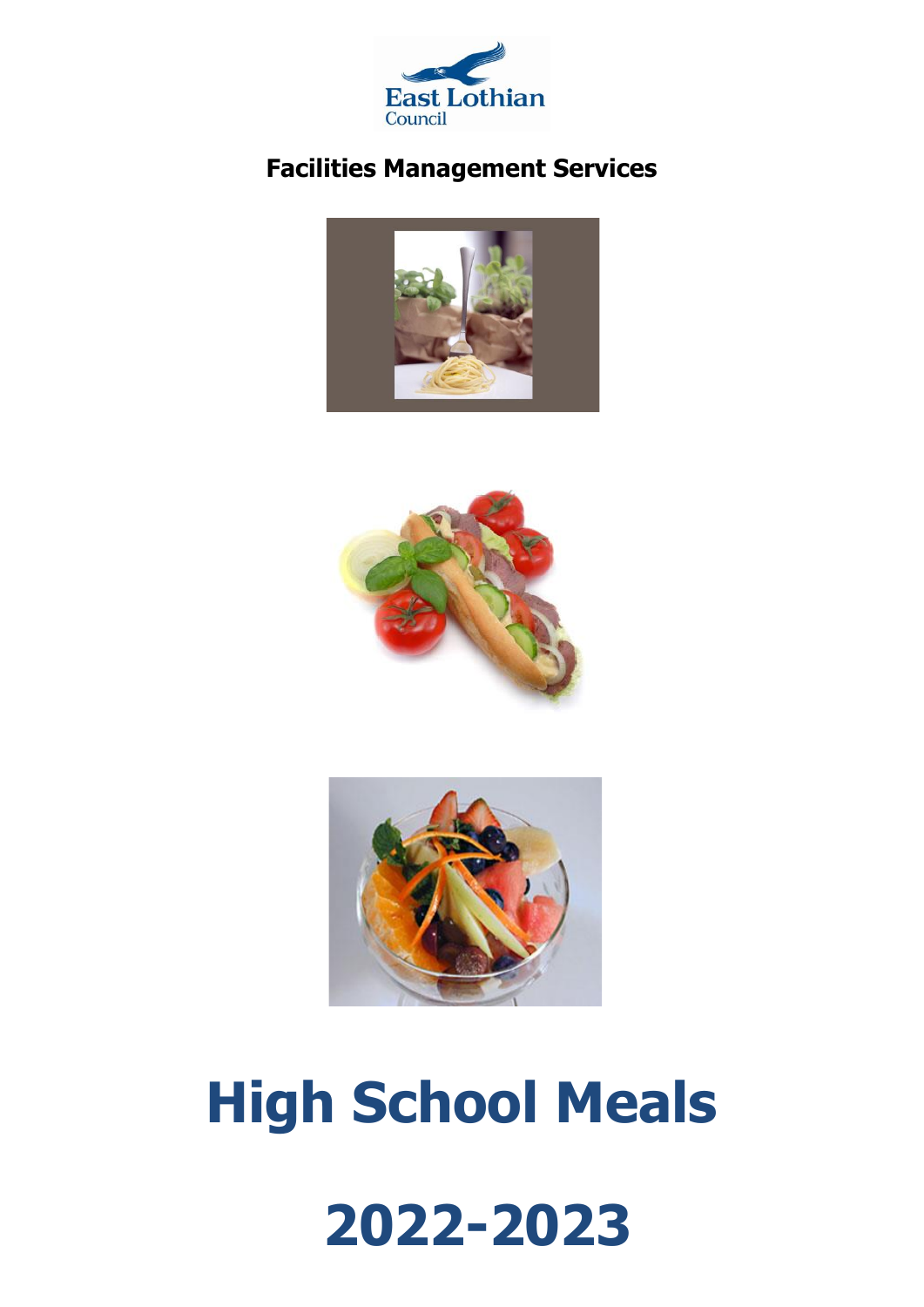## **Eat@school…**

There's a choice of delicious food and drinks on sale in your High School dining room every day.

#### **Morning break:**

- Hot and cold filled rolls, sandwiches, baguettes and wraps
- Home baking, fresh fruit and yoghurts
- Refreshing cold drinks

#### **Lunchtime:**

- Delicious hot meals including a daily vegetarian dish
- Takeaway Specials Pastas, Mexican, American Diner, Sub Specials
- Fresh tasty salads
- Cold filled rolls, sandwiches, baquettes and wraps
- Home baking, fresh fruit and yoghurts
- Refreshing cold drinks

# **Local, fresh & nutritious…**

We cook our meals from fresh ingredients using local seasonal vegetables and freerange eggs. The menus meet the food and nutrient standards set by the Scottish Government.

# **Special food...**

If you require special food for a medical or cultural diet, please contact us

T:01620 827811 E: [schoolcatering@eastlothian.gov.uk](mailto:schoolcatering@eastlothian.gov.uk) 

# **Value for money…**

A tasty nutritious meal with soup, fresh fruit and a drink costs £2.40 (Please note this will increase to £2.45 in August). Our filled rolls, sandwiches and baguettes are super value for money compared to some local shop prices. Why not buy or pre-order your lunch at break time to beat the queues. Look out for information on your school website, social media.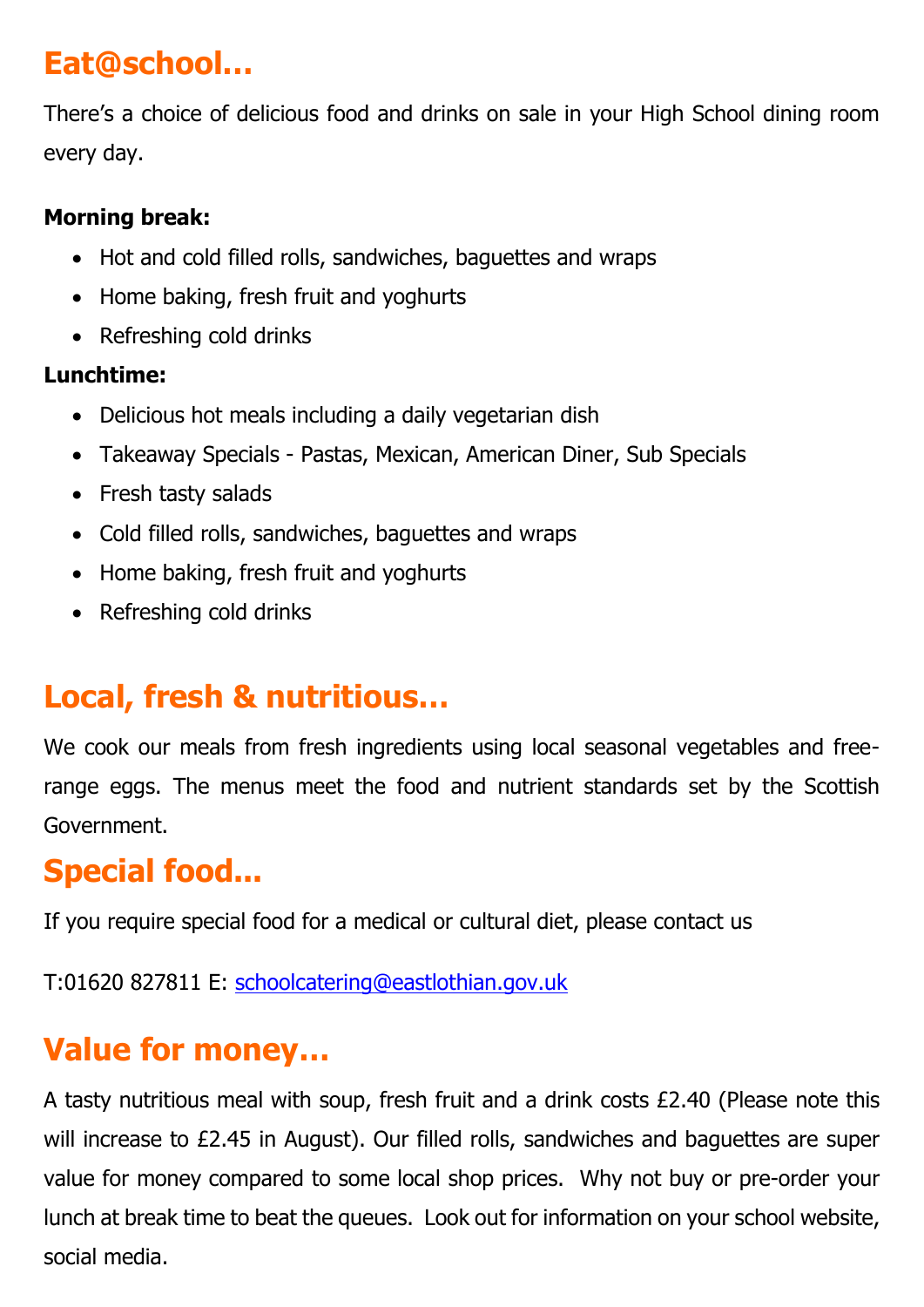| <b>Sample Price List</b>                                                                                                                                                                                                |                                       |                                                                  |                                                |                                                                           |                                                        |
|-------------------------------------------------------------------------------------------------------------------------------------------------------------------------------------------------------------------------|---------------------------------------|------------------------------------------------------------------|------------------------------------------------|---------------------------------------------------------------------------|--------------------------------------------------------|
| <b>Cold Choices</b>                                                                                                                                                                                                     |                                       | <b>Hot Choices</b>                                               |                                                | <b>Miscellaneous</b>                                                      |                                                        |
| Sandwiches<br><b>Baquettes</b><br>Salad box<br>Fruit salad                                                                                                                                                              | 1.29<br>1.49<br>1.40<br>$0.42 - 0.60$ | Soup<br>Hot meal<br>Baked potato<br><b>Paninis</b><br>Pasta Pots | 0.65<br>2.16<br>1.39-1.65<br>1.50-1.70<br>1.80 | Tray bakes<br>Milk 200ml<br>Cold dessert<br>Asstd drinks<br>Bottled water | 0.77<br>0.32<br>0.74<br>$0.59 - 1.03$<br>$0.55 - 0.74$ |
| <b>Meal Deals</b><br>1<br>Dish of the day, veg, soup, fruit & a drink<br>$\overline{\mathbf{2}}$<br>Premium Baked potato/Baguette/wrap, soup, fruit & a drink<br>3<br>Takeaway Special, salad pot/soup, fruit & a drink |                                       |                                                                  |                                                |                                                                           | £2.45<br>£2.30<br>£2.30                                |

## **Young Scot NEC Card...**

You will receive a Young Scot NEC card that you use to pay for school meals. You top your card up with money using a cash machine in school. Your parents/guardians can also put money onto your card on East Lothian Council's website.

You can use your card to get local, national and European discounts for shopping, travel, eating and lots of other activities. Visit [http://young.scot](http://young.scot/) for more information.

#### **Do Stuff >Get Stuff**

Young Scot Rewards allows young people to collect points and get money-can't-buy rewards and experiences.Every time you buy food and drinks from the school dining room you will receive points that you can use to get the rewards! To sign up for Young Scot Reward points go to<https://rewards.youngscot.org/sign-up> (you will need an email account)

It takes less than a minute to get started! The are many ways you can get points such as ….Participate in positive activities, healthy eating, exercise, volunteering, recycling, getting involved with projects, informal learning, having your say on issues that affect you and lots more… <https://rewards.youngscot.org/activities>



## **Further information…**

For more information about High School meals, prices & Internet payments visit

#### [www.eastlothian.gov.uk](http://www.eastlothian.gov.uk/)

or contact us-T:01620 827811 E: [schoolcatering@eastlothian.gov.uk](mailto:schoolcatering@eastlothian.gov.uk)